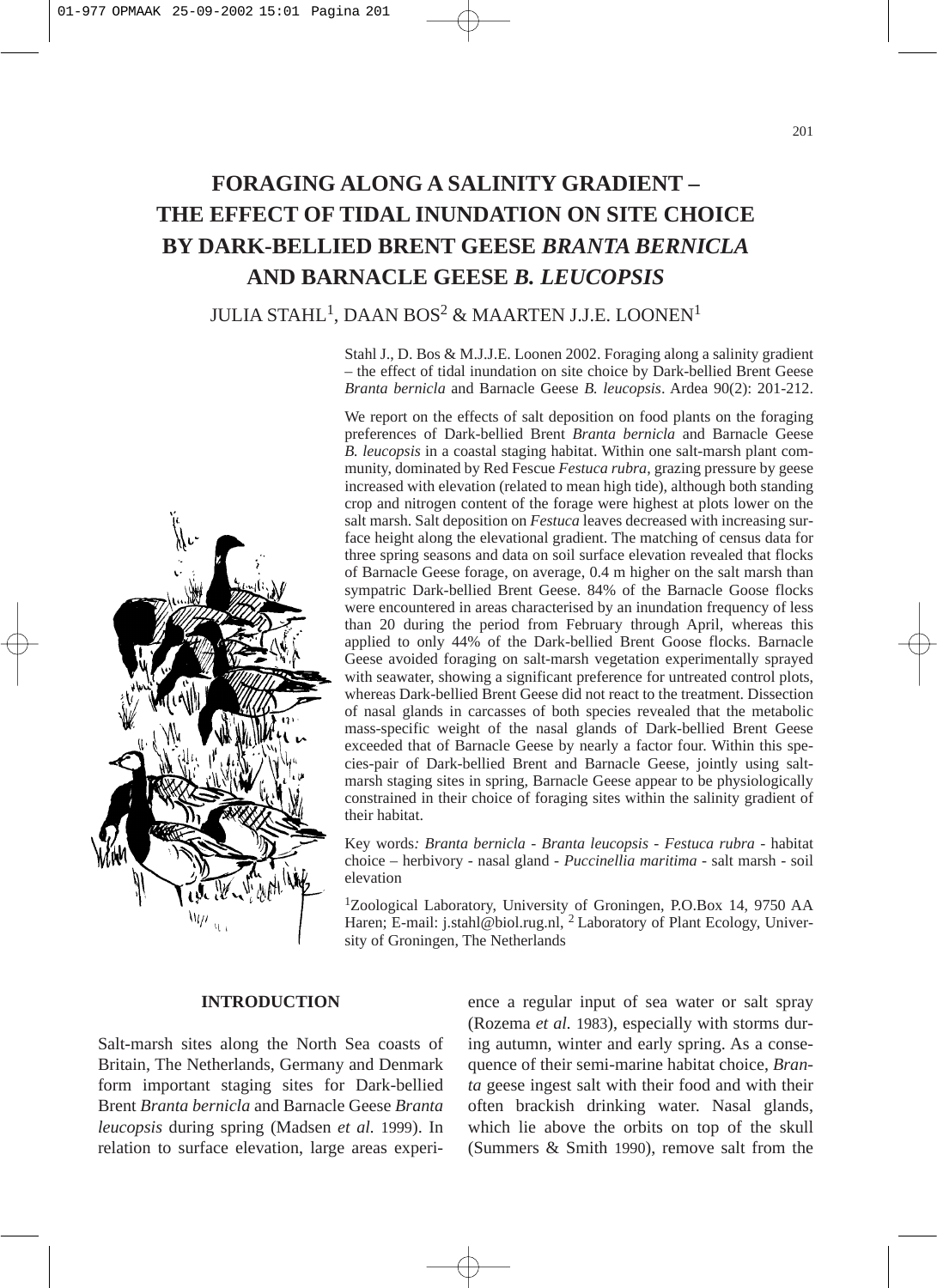blood and excrete it through the nares (Holmes & Phillips 1985; Goldstein & Skadhauge 2000). In addition, geese perform drinking flights to inland fresh water sources (Ganter 1994; Van Eerden unpubl. data), or might avoid areas with increased salt loads completely, e.g. after extreme inundation.

Although, at present, Dark-bellied Brent and Barnacle Geese both rely on salt-marsh forage during spring fattening, and sometimes even share the same staging sites, as in the case of salt marshes on Schiermonnikoog (Wadden Sea island, The Netherlands), the species differed distinctly in their traditional choice of foraging habitats. Darkbellied Brent Geese typically foraged on eelgrass *Zostera* sp. and gutweeds *Enteromorpha* sp. on intertidal flats, and only switched to terrestrial salt-marsh plants upon disappearance of sea grass beds within large parts of their winter range during the 1930s (Percival & Evans 1997; Clausen & Percival 1998; Ganter 2000). Today, they still use intertidal flats as night roosts (Madsen *et al.* 1999; pers. observ.). Barnacle Geese are more terrestrial in their habitat choice, alternately using inland pastures, estuarine meadows and salt-marsh sites for foraging (Black *et al.* 1991; Ganter 1994), and they roost in shallow fresh water in dune slacks or behind sea walls (Ydenberg *et al.* 1983). We assume distinct differences in the ability of both species to cope with salt loads encountered during their daily foraging bouts.

Salt-marsh herbivores have to cope with the high salt content of their food plants that is often exacerbated by deposition of salt on the leaf surfaces from tidal inundation. Whereas internal salt contents of plants differ between salt-marsh species in relation to their physiological strategies to cope with salt stress (Adam 1990), we assume that external salt deposition on leaves results directly from the frequency and the duration of tidal inundation, which is related to the position of plants relative to Mean High Tide (MHT). Staging *Branta* geese show distinct foraging preferences for certain plant communities on a salt marsh (Ydenberg & Prins 1981; Prop 1991; Prop & Deerenberg 1991; Van der Wal *et al.* 2000a). Some of these communities cover extensive areas of a marsh used for staging, such as higher elevation areas of island and mainland salt marshes that provide with Red Fescue *Festuca rubra* up to 90% of the diet of Barnacle Geese in early spring (Ydenberg & Prins 1981; G. van Dinteren unpubl. data). However, little is known about the direct and indirect effects of elevational gradients *within* this preferred plant community on the foraging decisions of geese. Our knowledge on differences in food availability and forage quality along the elevational gradient within a vegetation type is still fragmentary (Olff *et al.* 1997). Whether salt-marsh foragers such as staging geese react to differences in the salt load on vegetation related to inundation is unknown.

We investigated the response of Dark-bellied Brent and Barnacle Geese to elevational gradients and salt deposition on plant forage at a joint staging site on the salt marshes of Schiermonnikoog. We monitored the reaction of geese to an extreme inundation event of swards of Red Fescue. We recorded salt deposition on leaves, the availability of above-ground biomass and forage quality in relation to salt-marsh elevation. We artificially applied salt loads to plots of Red Fescue and recorded the immediate foraging response of both species of geese to treated and untreated swards. An interspecific comparison of the size of nasal glands gave an indication of the physiological ability of both species to cope with salt intake from forage sources and drinking water.

#### **METHODS**

This study was conducted at Schiermonnikoog (53°30'N, 06°10'E), a coastal barrier island in the Netherlands. Schiermonnikoog is a joint staging area for Barnacle and Dark-bellied Brent Geese, which mainly forage in intensively managed pastures from October until February (Ebbinge *et al.* 1975). From February until April, both species gradually switch to adjacent cattle-grazed salt marshes or ungrazed salt marshes which are at a younger stage of development (Prins & Ydenberg 1985; Van der Wal *et al.* 2000a). From 1997 to 1999, spring maximum numbers of Barnacle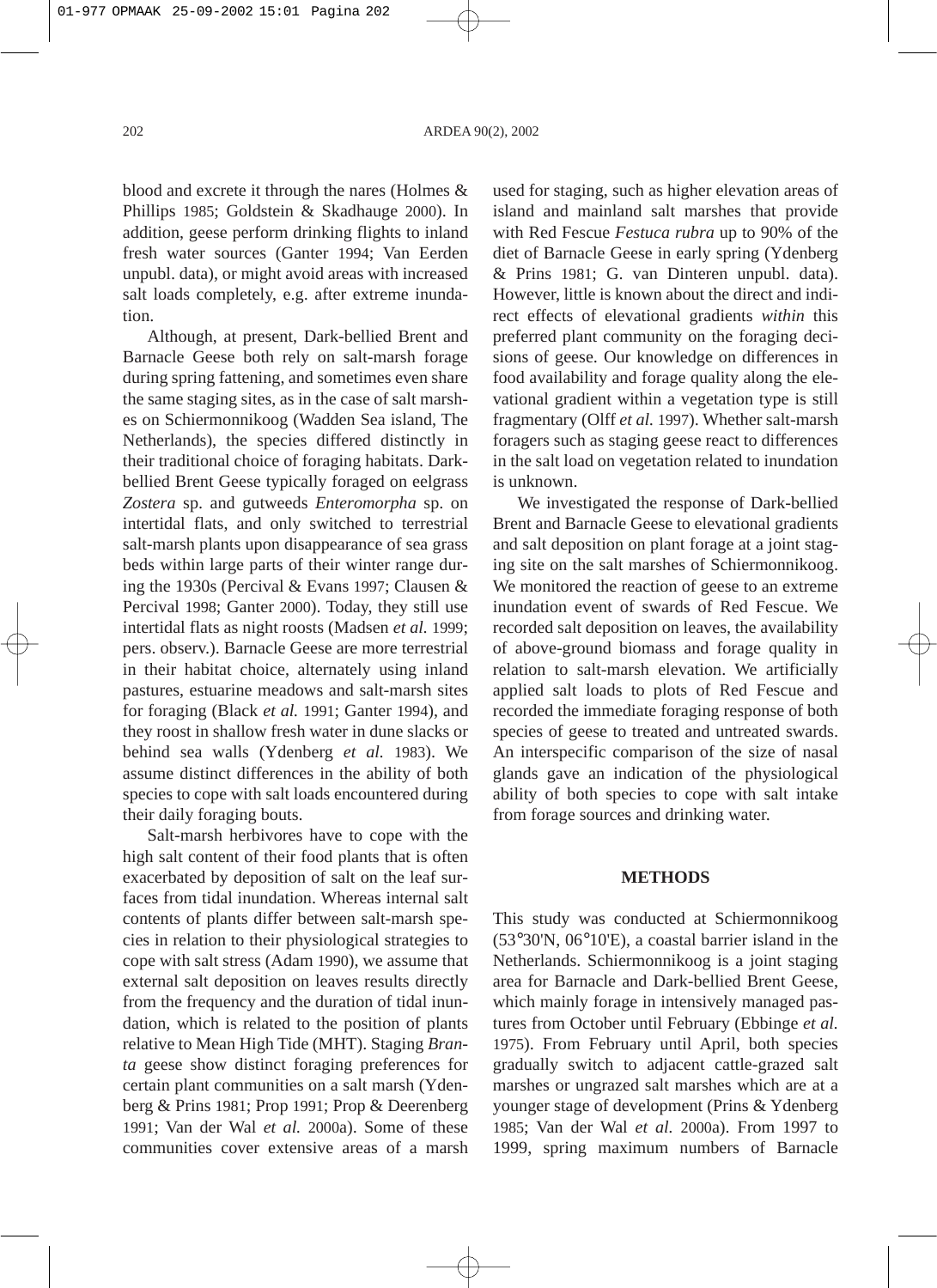Geese on Schiermonnikoog ranged between 5845 and 8980 birds, whereas corresponding numbers of Dark-bellied Brent Geese varied between 3024 and 3770 birds. Both species accumulate body reserves during spring staging prior to their migration to Arctic breeding grounds (e.g. Prop & Deerenberg 1991). Barnacle Geese leave the island for their breeding grounds in the Baltic and in Siberia during the last week of April (Van der Jeugd *et al.* 2001), Dark-bellied Brent Geese leave for their journey to Siberia by the end of May (Prop 1991).

#### **Salt deposition on plants following inundation**

During the last week of February 1998, we established 56 sampling plots within a grid in a salt-marsh area approximately 35 years of age (Olff *et al.* 1997), ungrazed by cattle and dominated by Red Fescue and Salt-marsh Rush *Juncus gerardi* (nomenclature follows Van der Meijden 1990). The area was demarcated by 2 creeks reaching from the high marsh to the intertidal flat. Water levels rose in the creeks during high tide, but the salt-marsh area was flooded only occasionally with spring tide and storm. Plots had a circular range of 1.13 m and covered an area of 4 m2. The centre of each plot was marked by an inconspicuous PVC tube of 20 cm length. Cover of living biomass of Red Fescue was  $37 \pm 3\%$  $(n = 56$ , visual cover estimates). Dead leaves form a large percentage of the cover within this plant community in early spring. For all plots, soil surface elevation with respect to Mean High Tide (MHT) was measured using a theodolite. Mean tidal amplitude is approximately 230 cm (Oost & De Boer 1994).

Although plots were maintained throughout the staging season, we present data from the first week of March. This period was preceded by an exceptionally high spring tide on 28 February 1998, with a tidal height of 103 cm above MHT which flooded large parts of the salt marsh. We cleared all plots of droppings and drift-line material on 1 March. On the same day, we collected samples of approximately 10 g of fresh plant material from just outside the perimeter of each plot. In the laboratory, the samples were weighed and rinsed in 100 ml de-ionised water for 60 seconds. We measured the electric conductivity of the solution using a portable conductivity meter (WTW, Weilheim, Germany). The electric conductivity measured (as  $mS$ (iemens) cm<sup>-1</sup>) provided an estimate of the amount of ions present in the solution, and was interpreted here as a measure of salt deposition on the surface of the plant material. Afterwards, each plant sample was dried at 60°C for 48 h and weighed. The measure of electric conductivity was corrected for the weight of the plant sample, assuming that weight and leaf surface area were linearly correlated within the weight range of our grass samples. On 7 March, goose droppings were counted in all plots as a measure of goose visits during the preceding 7 day period. Precipitation was 7.9 mm on the day of the flooding, but less than 3.5 mm during the subsequent 7 days (Meteorological Measuring Site Schiermonnikoog, Vrije Universiteit Amsterdam, H. Vugts unpubl. data).

On 16 March, biomass samples were collected from 20 randomly selected plots by taking a sod of 10 cm by 10 cm to the laboratory where it was cut to soil level and sorted into living *Festuca*, other living and dead above-ground biomass. Plant material was subsequently washed, dried at 60°C for 48 h, and weighed. We used aboveground living *Festuca* biomass as an indication for food availability in our analyses. On the same day, quality samples were assembled from 12 randomly selected plots, collecting a sample of approximately 4 g (fresh weight) of Red Fescue leaf tips. Samples were washed, dried at 60°C for 48 h, ground and analysed for nitrogen content (automated element analysis, Interscience EA 1110).

Plots that were not visited by geese at all, were excluded from the analysis of goose grazing pressure, as the total absence of goose visitation may well be due to other factors, such as disturbance.

# **Distribution of geese in relation to soil elevation**

From spring 1997 until spring 2000, we performed weekly goose counts on the island of Schiermonnikoog. From fixed observation points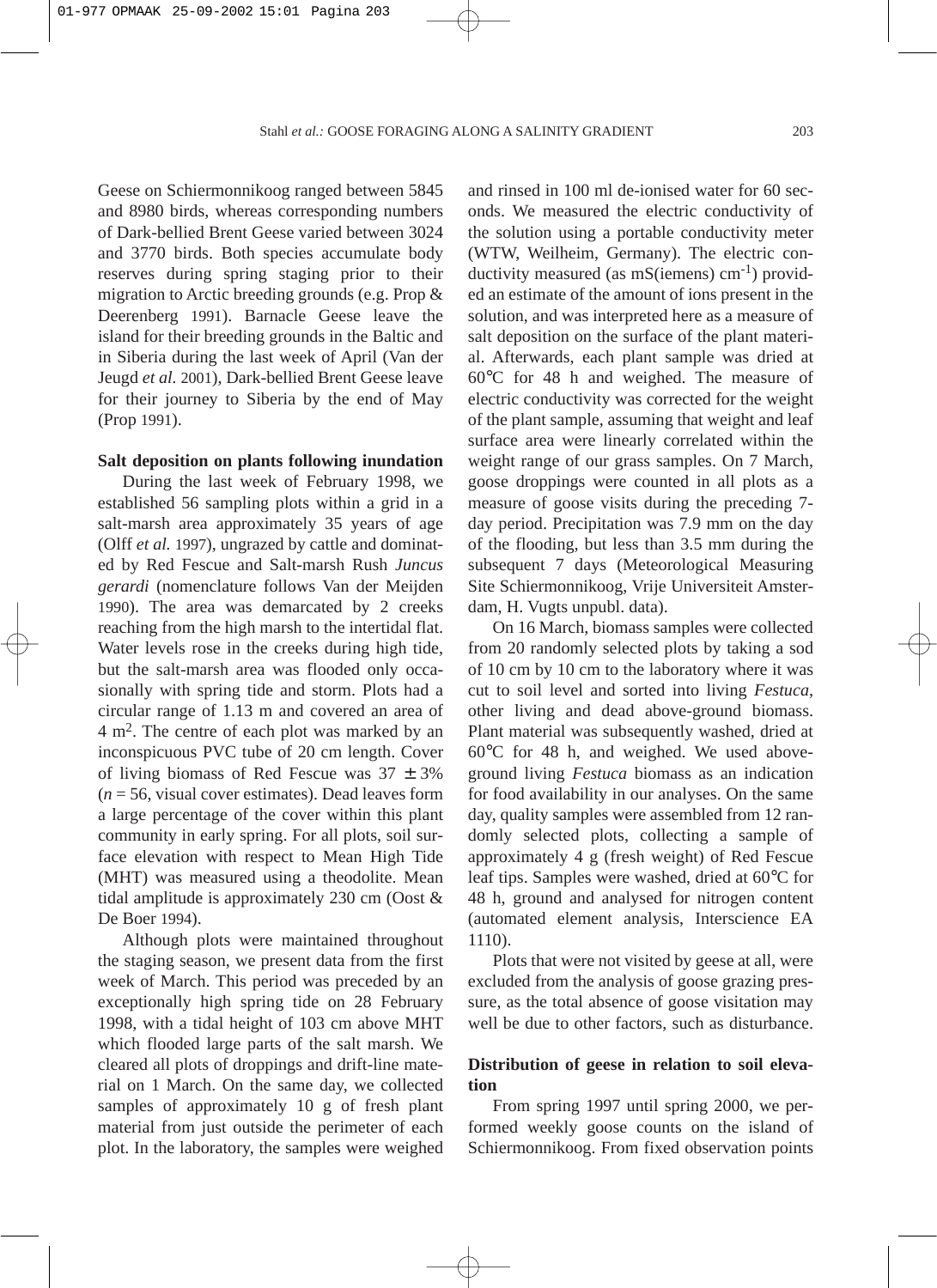along a standardised route, we assessed the size of each flock of Dark-bellied Brent and Barnacle Geese as well as its position on the salt marsh based on the use of a range finder. This device (Leica Vector 1000 binocular, 7x42) assigned a distance measure (to the nearest meter) and a compass angle (to the nearest degree) to each goose group from the observation point. The data on the distribution of geese, a vegetation map of the island Schiermonnikoog (A.S. Kers, unpubl. report) and a digital elevation model (DEM) of soil elevation (Meetkundige Dienst, Rijkswaterstaat, Delft) were combined in a GIS system. The digital vegetation map was obtained using the Photo Guided Method (Janssen 2001; Zonneveld *et al.* 1979) at a scale of 1:5000 during 1996. The Digital Elevation Model (derived using laser altimetry) contained data based on a grid of 5m by 5m. To obtain an estimate of soil level for each goose flock observed, the grid was converted to a continuous surface using linear interpolation in ARC-INFO (rel. 7.1).

We used census data for the months of February to April from all four years for our analysis. The analysis was limited to flocks of geese within a circular range of 650 m from each observation point to standardise accuracy of the range finder measurements within the data set. Each flock on the salt marsh was treated as one data point irrespective of the size of the flock, as, in social foragers like geese, the choice of foraging sites by individual flock members is guided by decisions within the foraging unit. Mean flock size was  $76 + 4.4$  birds for Barnacle Geese  $(n = 801)$  and 67 ± 5 birds for Dark-bellied Brent Geese  $(n = 352)$ . Separate analyses were conducted for all goose flocks irrespective of foraging site and for flocks foraging on the upper salt marsh (thereby excluding flocks on the intertidal flats and on the plant community dominated by Common Saltmarsh grass *Puccinellia maritima* which characterises the low salt marsh; Dijkema 1983). Inundation frequencies of different surface elevations on the salt marsh were calculated from data on maximum tidal heights for Schiermonnikoog (Meetkundige Dienst, Rijkswaterstaat, Delft).

### **Testing salt avoidance in the field**

In order to test experimentally the response of staging geese to salt deposition on food plants, we artificially applied seawater on short grass swards on a cattle-grazed salt marsh, regularly visited by Barnacle and Dark-bellied Brent Geese during spring staging. During the first week of March 1999, we randomly chose 12 plots (4 m by 5 m) on a salt-marsh site (total size: 10 ha) dominated by homogeneous swards of Red Fescue and visited almost daily by foraging Barnacle Geese. These plots were assigned to the seawater treatment and were matched for homogeneity in vegetation cover with 12 similarly sized control plots. The maximum distance between plots of one pair was 10 m. The spatial proximity guaranteed concurrent detection of paired plots by a visiting flock of geese. In a second experiment in early May, we selected accordingly 8 pairs of plots situated on the lower part of the same cattle-grazed salt marsh, which were dominated by Common Salt-marsh grass and used by Dark-bellied Brent Geese almost daily. We had to select plots on the lower marsh for the Dark-bellied Brent Goose experiment, as the Red Fescue dominated parts of the marsh were visited infrequently during May.

Plots were marked with inconspicuous PVC tubes of 20 cm height at a distance of 2 m along the edges of each plot. We recorded goose visits on experimental plots based on counts of fecal pellets within marked areas. It is impossible to discriminate between Dark-bellied Brent and Barnacle Goose droppings in the field. We, therefore, conducted separate experiments to test the response of Dark-bellied Brent and Barnacle Geese.

Prior to the experiments, goose droppings were removed from all plots. The number of droppings removed beforehand did not differ between plots assigned as salt treatment and control plots for both experiments (paired t tests,  $t_{\text{Barnacle}} = -$ 0.541,  $P = 0.61$ ;  $t_{\text{Brent}} = 0.341$ ,  $P = 0.76$ ), demonstrating that all plots were equally preferred by the geese prior to the experiment. During the morning hours, we applied a fine drizzle of sea water  $(2 \text{ liters } m^{-2})$  on the vegetation of the salt-treatment plots, using a watering-can with a spray noz-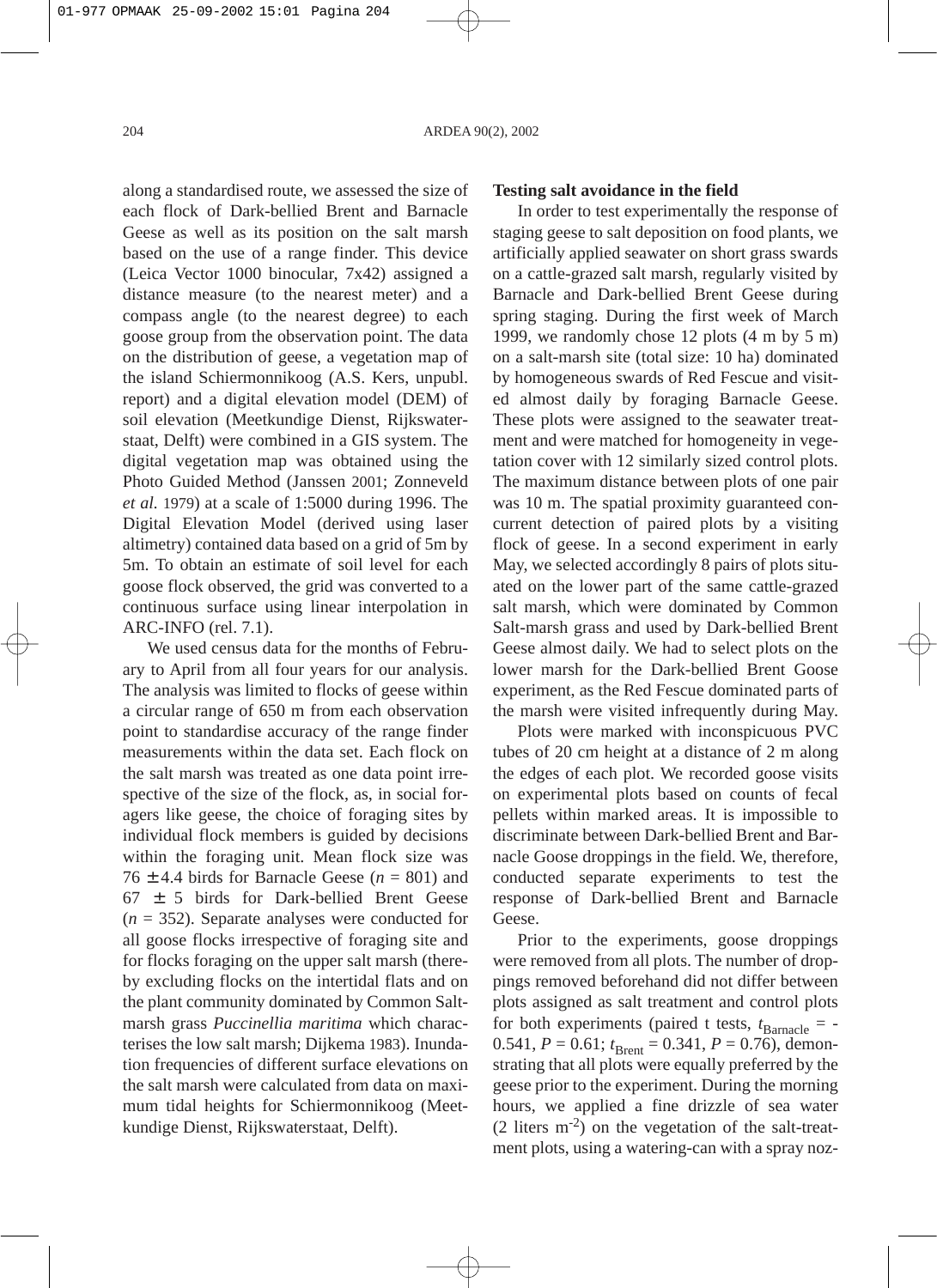|                                                                                             | Dark-bellied Brent Goose<br>Branta bernicla | <b>Barnacle Goose</b><br>Branta leucopsis |  |
|---------------------------------------------------------------------------------------------|---------------------------------------------|-------------------------------------------|--|
| $n =$                                                                                       | 5                                           | 6                                         |  |
| body mass $(g)$                                                                             | $1421 \pm 91$                               | $1924 \pm 170$                            |  |
| weight of nasal gland $(mg)^a$                                                              | $482.9 \pm 55.4$                            | $148.8 \pm 28.1$                          |  |
| body mass-specific weight of nasal gland                                                    |                                             |                                           |  |
| $(mg g^{-1}$ body mass) <sup>b</sup>                                                        | $0.337 \pm 0.027$                           | $0.081 \pm 0.016$                         |  |
| metabolic mass-specific weight of nasal gland<br>$(mg g^{-1})$ metabolic mass) <sup>c</sup> | $0.233 \pm 0.044$                           | $0.057 \pm 0.026$                         |  |
|                                                                                             |                                             |                                           |  |

**Table 1.** Body mass, dry weight of nasal glands and body mass-specific dry weight of nasal glands of Brent and Barnacle Geese (mean  $\pm$  SE). <sup>a</sup> *t*<sub>9</sub> = -5.67, *P* < 0.001; <sup>b</sup> *t*<sub>9</sub> = -8.58, *P* < 0.001; <sup>c</sup> *t*<sub>9</sub> = -7.83, *P* < 0.001.

zle. Control plots were left untreated. We collected a sample of about 5 g of plant material from each plot (salt treatment and control) within the first hour after spraying, which was analysed for an estimate of the surface salt content of leaves in the laboratory (based on measurements of electric conductivity, as described earlier). Goose droppings were counted in all plots after 24 h.

# **Size of nasal glands in Dark-bellied Brent and Barnacle Geese**

We dissected six carcasses of adult Barnacle Geese and five carcasses of adult Dark-bellied Brent Geese to obtain nasal glands. The dead Barnacle Geese were collected on a pasture near the village of Ter Idzard, in Friesland on 17 March 1995, following a heavy thunderstorm. The six Dark-bellied Brent Geese fell victim to a cannon net catch on the island of Terschelling on 16 May 2000. We assumed that the carcasses represent a random sample of healthy adult birds from the spring staging population of both species. The carcasses were kept in a deep-freeze cabinet until dissection in December 2000. Carcass weights were determined to the nearest gram prior to dissection. After removal of the plumage and epidermal tissue on the forehead, we separated the paired nasal gland from the skull of each bird using a scalpel. Gland tissue was dried for 4 h at 103° C in a drying stove (Kelvitron T, Heraeus Instruments), according to ISO standard (ISO 6496-1983(E)), and weighed to the nearest  $10^{-1}$ milligram.

### **Data analysis**

We applied regression analysis to test the dependence of vegetation parameters and goose grazing pressure on surface elevation. Percentage values were arcsine-square root transformed before analyses. Mann-Whitney U tests were employed on the goose census data. We applied two-sided, paired t-tests to matched pairs of plots treated with sea water and control plots in the salt avoidance experiments, and two-sided, independent samples t-tests to compare weights of salt glands between the two species. Data were analysed using the statistical package SPSS for Windows, rel. 9.0 (SPSS Inc.).

#### **RESULTS**

### **Salt deposition and goose distribution following inundation**

Seven days after a tidal flood with a maximum water level of 103 cm above MHT, electric conductivity of liquid solutions, rinsed from plant samples collected along an elevational gradient, decreased with increasing elevation (Fig.1a, regression:  $F_{1.55} = 9.12$ ,  $R^2 = 0.15$ ,  $P < 0.01$ ). The number of droppings collected in the plots increased with increasing soil elevation (Fig.1b, regression:  $F_{1,33} = 27.91$ ,  $R^2 = 0.47$ ,  $P < 0.001$  for plots visited by geese). The amount of living biomass of Red Fescue within the plots as well as forage quality, measured as the percentage of nitrogen in leaf tip material, were negatively cor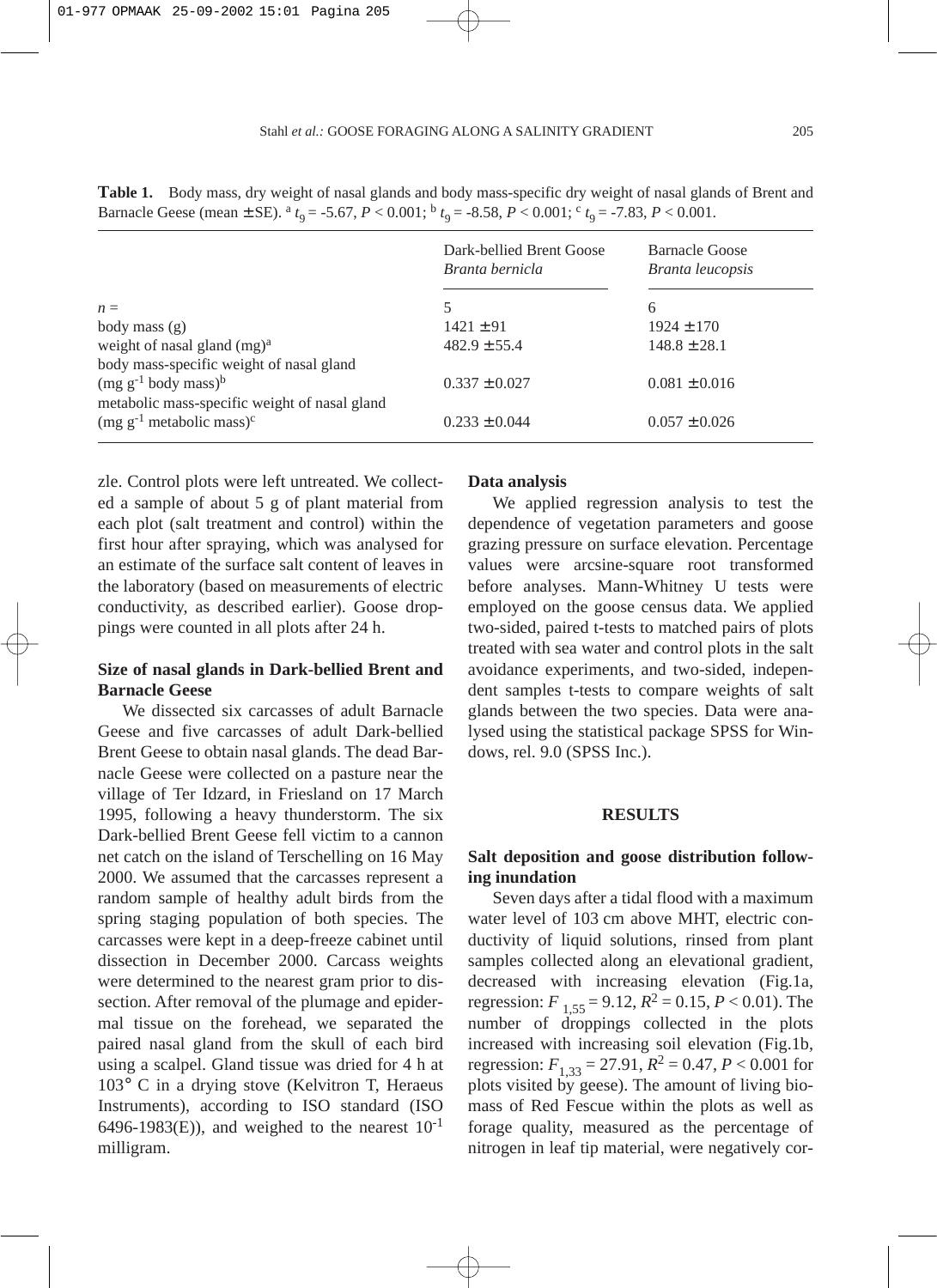0.6



A

**Fig. 1.** Effect of complete inundation of Red Fescue *Festuca rubra* meadows during an extreme spring tide on 28 February 1998: (a) Electric conductivity of solutions obtained by rinsing fixed quantities of plant material with deionised water in relation to elevation of sampling plots; (b) goose visits within 7 days of inundation in relation to elevation of the sampling plots (for plots visited by geese only); (c) available aboveground biomass of Red Fescue(dry weight); (d) nitrogen content of leaf tips of Red Fescue. Surface elevation is given as height above Mean High Tide (MHT).

related with soil elevation of the sampling plots. Thus, *Festuca*-plots situated lowest within the elevational gradient offered the highest amount of edible biomass and the highest nitrogen content of the forage to geese (regression for biomass:  $F_{1,19}$ )  $= 7.18, R^2 = 0.29, P < 0.05,$  Fig.1c; regression for quality:  $F_{1,11} = 6.22$ ,  $R^2 = 0.38$ ,  $P < 0.05$ , Fig.1d).

# **Distribution of geese in relation to soil elevation**

From February to April, when both goose species use salt-marsh sites to forage, mean elevation of foraging sites used by Barnacle Geese is distinctly higher than that of Dark-bellied Brent Geese (for Barnacle Goose flocks: elevation =  $0.92 \pm 0.02$  m,  $n = 801$ ; for Dark-bellied Brent Goose flocks: elevation =  $0.51 \pm 0.02$  m,  $n = 352$ ; mean  $\pm$  SE, Mann-Whitney *U*-test,  $Z = -14.418$ ,  $P < 0.001$ ). Figure 2 shows the inundation frequency for different soil heights for the period from 1 February until 30 April 1998 for Schiermonnikoog and the frequency distribution of both Barnacle and Dark-bellied Brent Goose flocks along the elevational gradient. 84% of the Barnacle Goose flocks were encountered at sites with an inundation frequency of less than 20. The same was true for only 44% of the Dark-bellied Brent Goose flocks. Even within the higher salt-marsh sites (excluding flocks on the intertidal flats and on *Puccinellia*-dominated communities of the low marsh), Barnacle Goose flocks forage at distinctly higher sites compared to Dark-bellied Brent Geese (for Barnacle Goose flocks:

 $\left( \widehat{\mathbf{C}}\right)$ 

1.0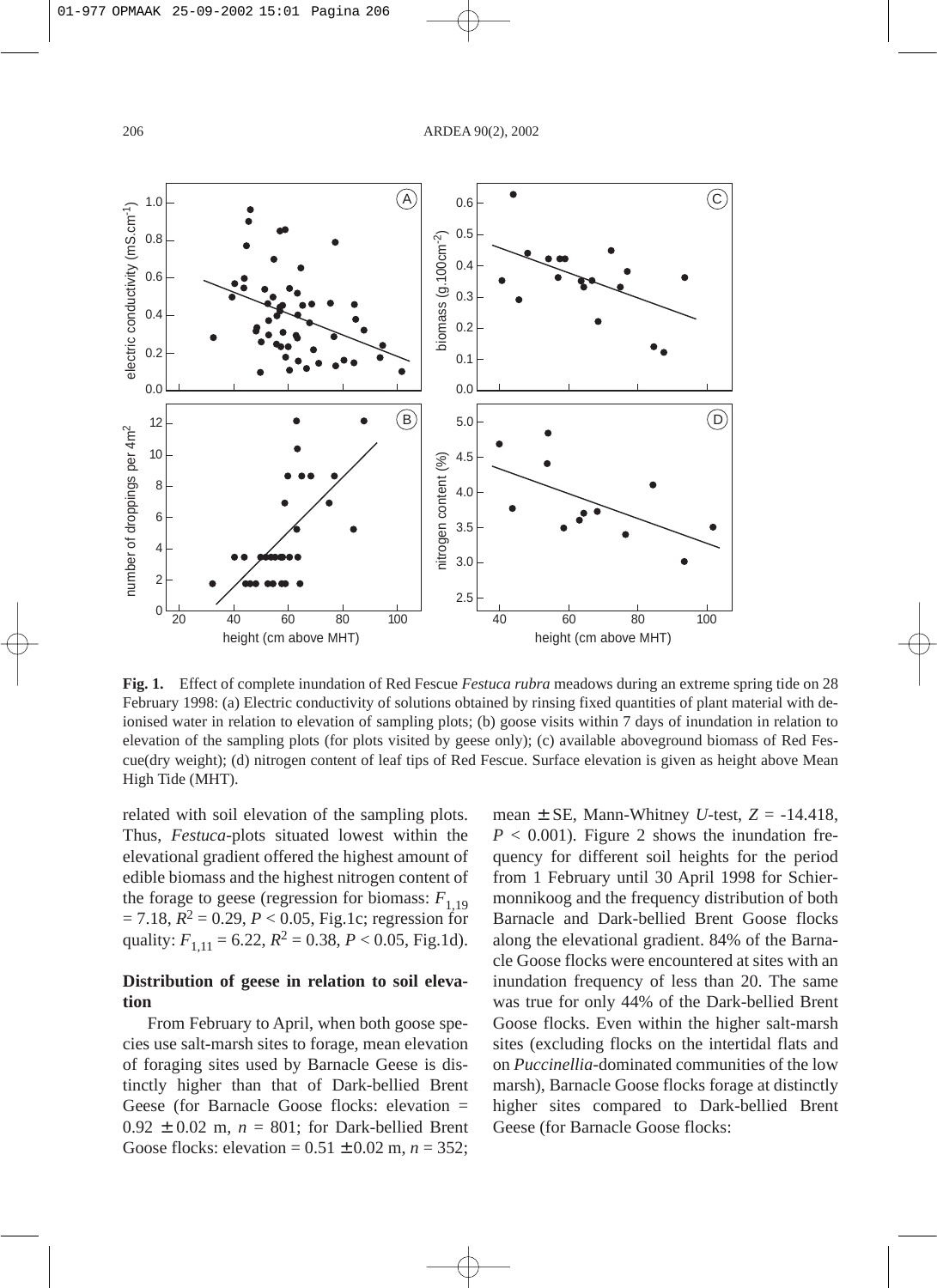

**Fig. 2.** Frequency distribution of (a) inundation events, (b) Barnacle Goose flocks and (c) Brent Goose flocks along the elevational gradient from 1 February to 30 April 1998.

elevation  $_{\text{high} \text{ marksh}} = 0.99 \pm 0.02 \text{ m}, n = 679$ ; for Dark-bellied Brent Goose flocks: elevation <sub>high marsh</sub> =  $0.74 \pm 0.03$  m,  $n = 175$ ; mean ± SE, Mann-Whitney U test, *Z* = -7.743,  $P < 0.001$ ).

#### **Testing salt avoidance in the field**

The experimental application of sea water resulted in more than 3 times higher measurement of electric conductivity for water adhering to the plant samples from the salt treatment plots com-



Fig. 3. Response of (a) Barnacle and (b) Brent Geese to plots experimentally sprayed with sea water compared to untreated control plots  $(N = 12$  for the Barnacle Goose plots,  $N = 8$  for the Brent Goose plots, separate experiments for each species). Goose visits were measured as the number of droppings counted in each plot within 24 h. Plot size was  $20 \text{ m}^2$ . Bars represent means + SE. Different letters indicate significant differences between treatments  $(P < 0.001)$ .

pared to the control plots during both experiments in March and in May (in March:  $EC_{salt\, plots} = 0.65$  $\pm$  0.07 mS cm<sup>-1</sup>, EC<sub>control plots</sub> =  $0.17 \pm 0.05$  mS cm<sup>-1</sup>, mean  $\pm$  SE, paired *t*-test  $t_{12} = -7.34$ ,  $P < 0.001$ ; in May: EC<sub>salt plots</sub> =  $0.26 \pm 0.07$  mS cm<sup>-1</sup>, EC<sub>control plots</sub> =  $0.07 \pm 0.02$  mS cm<sup>-1</sup>, mean  $\pm$  SE, paired *t*-test  $t_{12} = -3.61, P < 0.01$ ). In the Barnacle Goose experiment, the number of droppings in the salt-treated plots was significantly lower than that in control plots (paired t-test,  $t_{11}$  =  $-5.01, P < 0.001$ ) and amounted to only 57% of the total number of droppings counted in untreated control plots (Fig.3a). The number of droppings of Dark-bellied Brent Geese counted did not differ between salt-treated plots and untreated controls (paired t-test,  $t_7 = 0.535$ , NS, Fig.3b).

# **Size of nasal glands in Dark-bellied Brent and Barnacle Geese**

Dissection of the nasal glands of five Darkbellied Brent Geese and six Barnacle Geese revealed large differences in gland mass between the two species (Table 1, Fig. 4). The nasal gland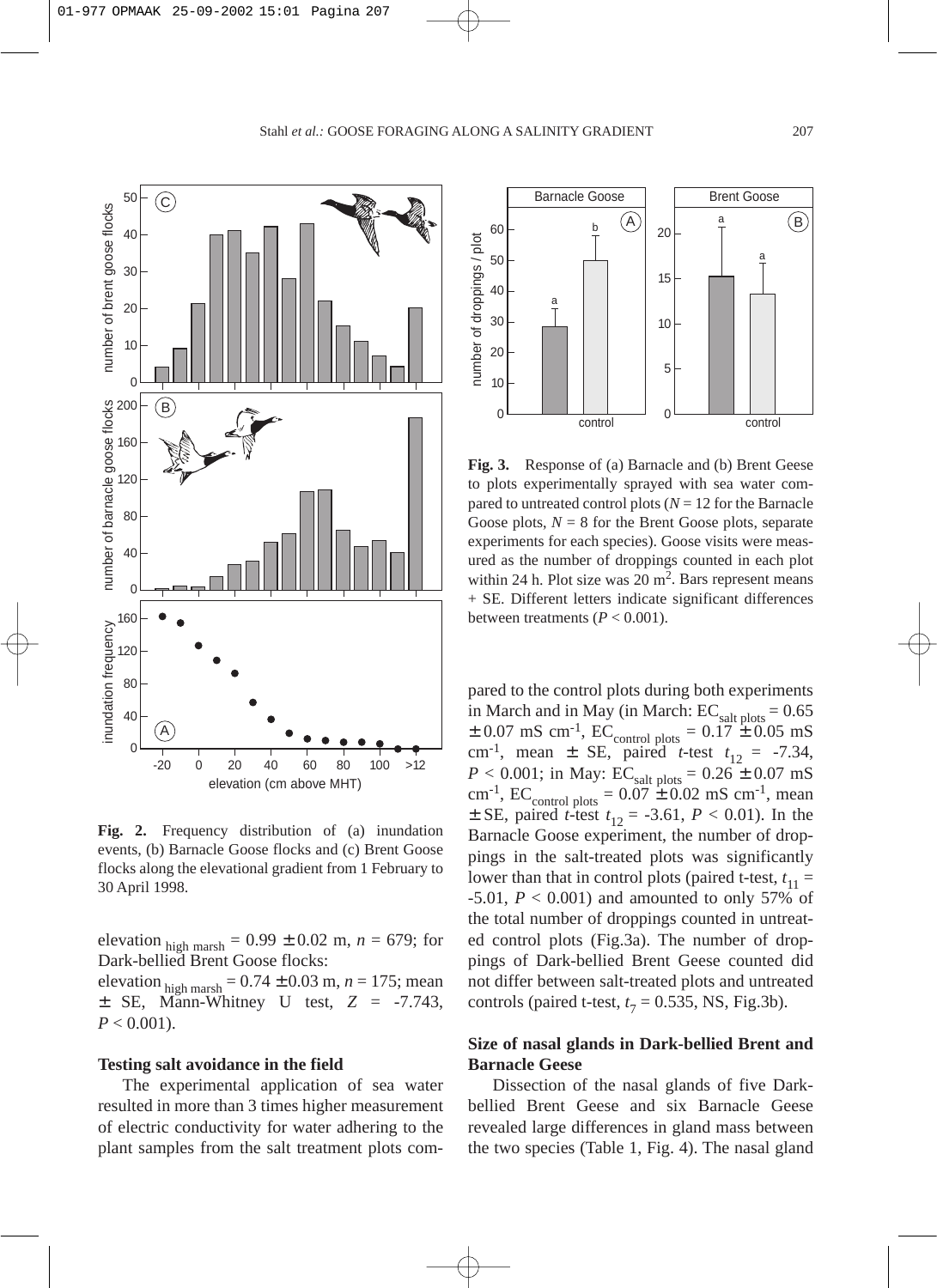

**Fig. 4.** Nasal glands of a Dark-bellied Brent Goose (left) and a Barnacle Goose (right) after removal of the skin. Note that the nasal glands of the Brent Goose cover the whole skull region between the eyes whereas nasal glands of the Barnacle Goose are restricted to a small region above the orbits.

of a Dark-bellied Brent Goose was on average 3.3 times heavier compared to that of a Barnacle Goose. Total body weight differed significantly between the two species (independent samples *t*–test  $t_9 = 2.45, P < 0.05$ ). Therefore, we corrected the dry weights of the nasal glands for body mass. The mass-specific weight of the nasal gland of a Dark-bellied Brent Goose was 4.2 times larger compared to a Barnacle Goose (independent samples *t*-test, *t* 9 = -8.59, *P* < 0.001). For a more physiologically relevant comparison between the two species we corrected the weight of the nasal glands for metabolic mass, calculating metabolic body mass according to the equation  $m_{\text{metal}}$ . m<sup>0.74</sup> (King & Farner 1961). Metabolic mass-specific weight of the nasal gland of a Dark-bellied Brent Goose exceeded the gland weight of a Barnacle Goose by a factor 3.9 (independent samples t-test,  $t_9 = -7.83$ ,  $P < 0.001$ ).

#### **DISCUSSION**

Dark-bellied Brent and Barnacle Geese, both migratory herbivores, jointly using spring staging sites in a coastal habitat, distribute themselves species-specifically along the elevational gradient of the salt-marsh habitat (Fig. 2). Along the entire elevational gradient of an island salt marsh, as well as within grass-dominated communities of the upper marsh, Barnacle Goose flocks were encountered on sites significantly higher in elevation compared to Dark-bellied Brent Goose flocks.

Whereas Dark-bellied Brent Geese showed no preference for vegetation either experimentally sprayed with salt water or left untreated, Barnacle Geese avoided vegetation with a high salt load on leaves (Fig. 3). This is in line with findings on the size of nasal glands in both species, which are responsible for a large part of salt excretion in birds of marine environments (Schmidt-Nielsen *et al.* 1958; Peaker & Linzell 1975). Mass-specific weights of nasal glands were nearly 4 times higher in Dark-bellied Brent Geese compared to Barnacle Geese (Table 1), suggesting a difference in the physiological ability of these species to cope with salt loads in their environment. Although Barnacle Geese make drinking flights on mainland salt marshes where inland fresh water areas is nearby (Van Eerden, unpubl. data), birds in the eastern part of the island salt marsh rely on shallow puddles of rain water. Flights to fresh water sources (at a minimum distance of 4-5 km) are rarely observed, although they regularly occur within a radius of 2 km (own observations).

Within the *Festuca* community, grazing pressure by geese was higher on plots on the upper salt marsh, where at the same time salt deposits on the leaves of food plants were lowest compared to plots situated lower on the salt marsh (Fig. 1). In the same data set, biomass and nitrogen availability were highest in plots low on the salt marsh. Our data on nitrogen content of Red Fescue along an elevational gradient are well in line with earlier findings by Olff *et al.* (1997). Various studies suggest that salt-stressed plants are more benefi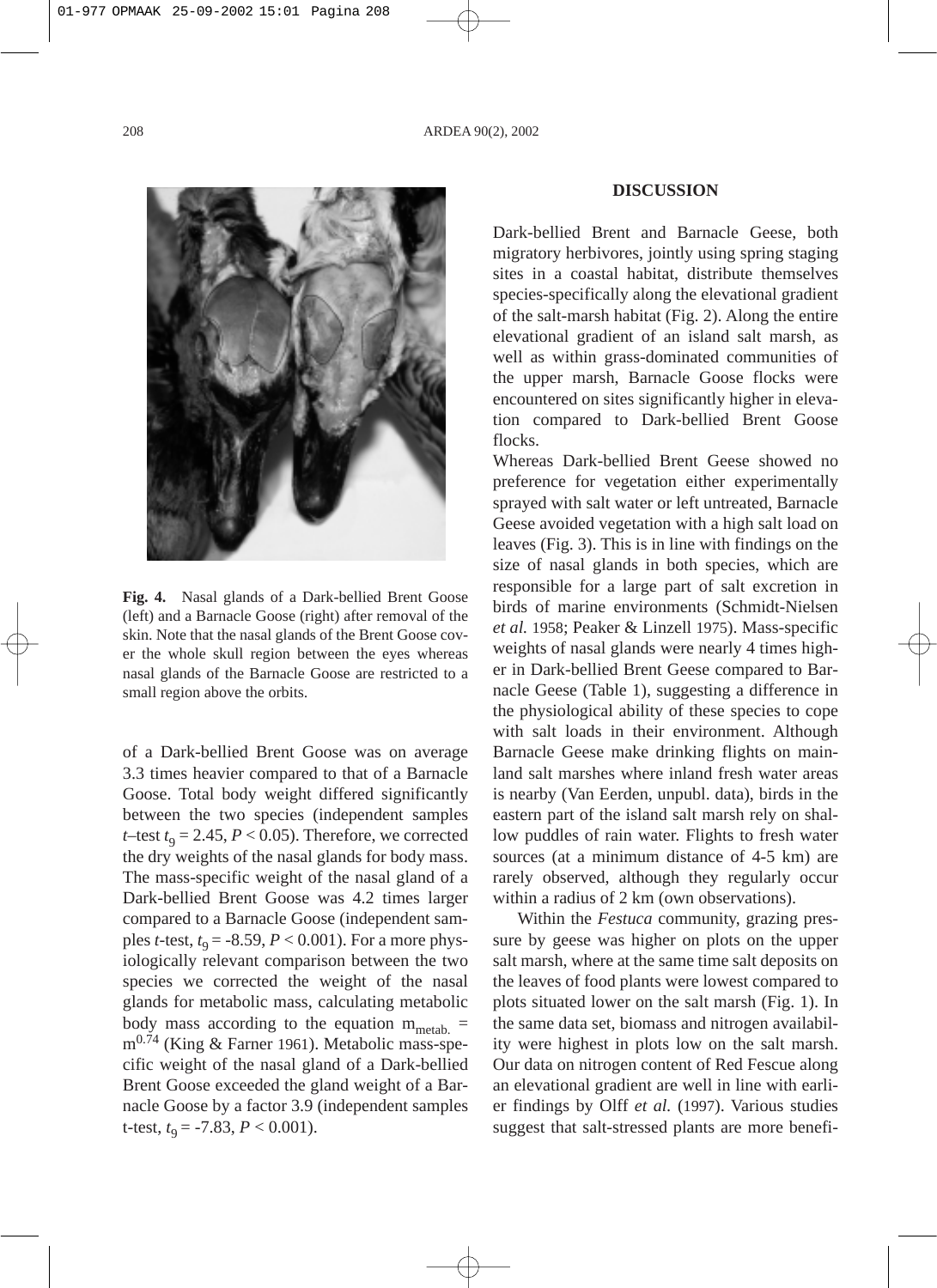cial to herbivores as organic solutes produced by the plant in response to osmoregulation (Jefferies *et al.* 1979) increase the nutritional quality of the forage from a herbivore's perspective (Bink 1986; Brodbeck & Strong 1987; Crawley 1997; Bowdish & Stilling 1998). The well-documented restriction of Dark-bellied Brent Geese to sites on the low marsh at the end of their staging period in April and May (Prop & Deerenberg 1991; Olff *et al.* 1997; Van der Wal *et al.* 2000a) was attributed to both the distribution of food species and the increasing quality of these foraging plants at lower elevations (Olff *et al.* 1997). Facing extreme inundations during early spring staging , however, geese might prefer sites providing them with a lowered intake of salt along with their forage, thereby accepting lower forage quality and availability.

To the best of our knowledge, this is the first study to compare the influence of a salinity gradient on two bird species jointly using a coastal habitat, but originating from an either more terrestrial (Barnacle Goose) or more marine (Dark-bellied Brent Goose) environment. Future detailed studies on the energetic costs of salt excretion, potentially along the lines of ecophysiological trials with Common Eider *Somateria mollissima* by Nehls (1996)*,* are needed to fully understand the implications of exposure to saline habitats for both species of *Branta* geese. As size (Holmes & Stewart 1968) and secretion of salt glands (Hughes 1989) as well as glomerular filtration rates (Hughes 1980) were reported to be flexible in their reaction to changing environments for different duck and goose species, we point to the need of experiments with either wild or wellacclimated captive birds. This is particularly important as evidence has accumulated recently that long-distance migrating birds are capable of considerable reductions in organ size as an adjunct of their migratory life-style (Piersma & Gill 1998; Piersma *et al.* 1999). Summers & Smith (1990) investigated the size of nasal glands in subadult and adult Dark-bellied Brent Geese, but found only minor evidence for either age or habitat-related modification. Their mean value for adult Dark-bellied Brent (0.60 mg per gram body weight, based on a sample of 39) is slightly higher than the value reported here.

In a study by Bowdish & Stiling (1998) on herbivory of the planthopper *Prokelesia marginata* on Salt-marsh Cordgrass *Spartina alterniflora* direct effects of salinity and plant nitrogen on herbivore abundance outweighed indirect effects of plants on parasitoids of planthopper eggs. Following suggestions by Schoener (1993), Bowdish & Stiling (1998) conclude that in stressful habitats, like salt marshes, the influence of abiotic parameters on certain species will affect the whole community. We reason that salinity can play a substantial role in the competitive interplay of small vertebrate herbivores in a salt-marsh ecosystem. Our data suggest that Barnacle Geese reach limits of their physiological capacity to cope with salt stress within the salinity gradient of their saltmarsh habitat and are, as a result, constrained in their choice of foraging sites. As a consequence of their preference for foraging sites on the upper marsh, Barnacle Geese potentially encounter substantial resource competition with both Rabbits *Oryctolagus cuniculus* on their part confined to high and dry parts of the marsh by their burrows (van der Wal *et al.* 2000b), and Brown Hares *Lepus europaeus*. In particular, resident Brown Hares overlap with Barnacle as well as Dark-bellied Brent Geese in their use of certain successional stages of the salt marsh (Van de Koppel *et al.* 1996), and actively compete with Dark-bellied Brent Geese for Red Fescue late in spring (Van der Wal *et al.* 1998; Stahl *et al.* 2001) During early spring staging, overlap of use of *Festuca*meadows on the upper marsh is presumably even more profound between hares and Barnacle Geese as the diet of both species largely depends on *Festuca* (for hares see Van der Wal *et al.* 2000b; for Barnacle Geese see Ydenberg & Prins 1981), but the first experimental evidence of competitive interactions between these two salt-marsh herbivores has only recently been provided (Stahl *et al.* 2001).

As shown elsewhere (Van der Graaf *et al.* 2001), increased costs for thermoregulation,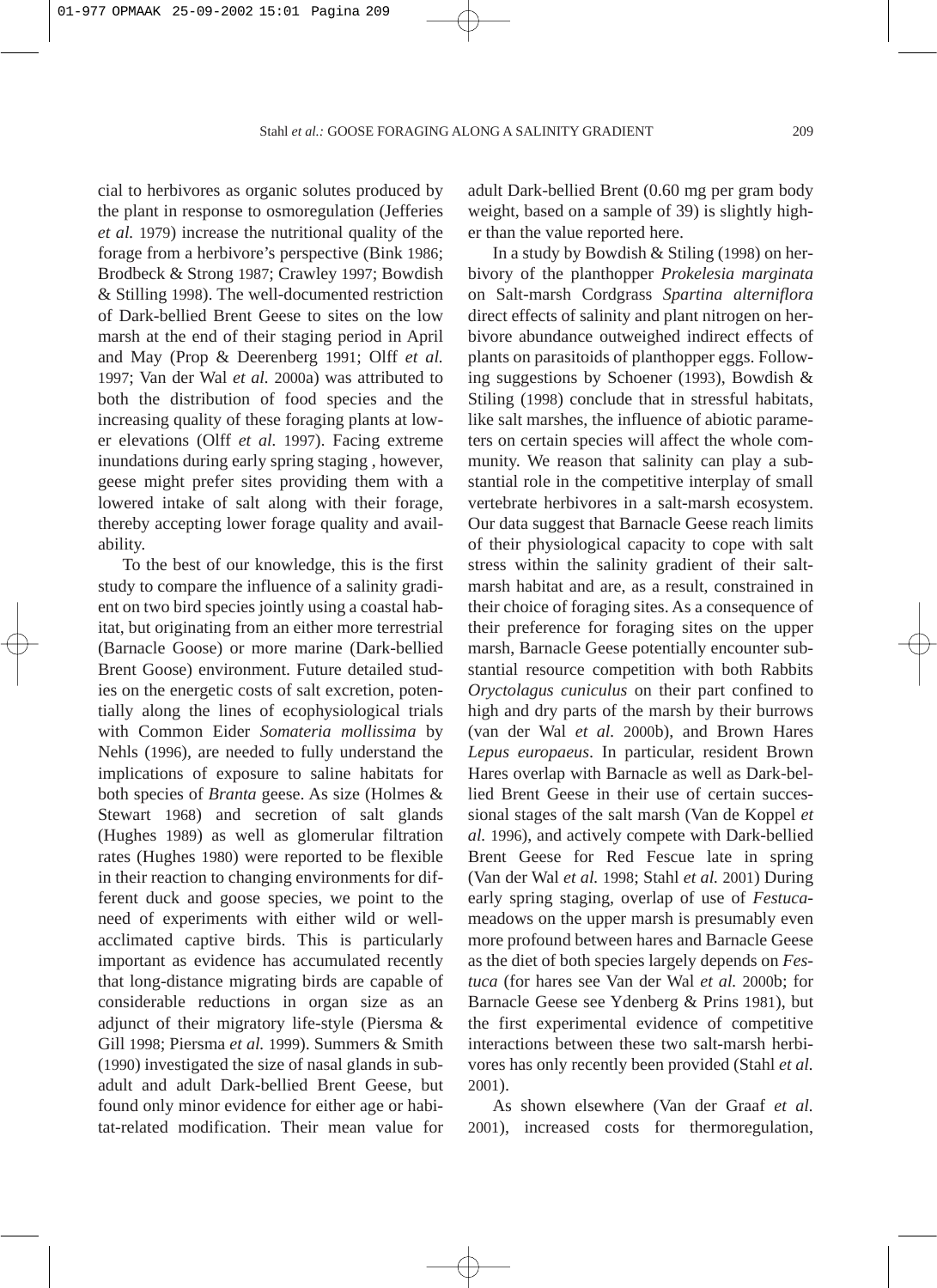encountered by small herbivores in their exposed coastal staging sites, can be mitigated by selecting for sheltered types of microhabitat, i.e. higher parts of the salt marsh close to the dune ridges. As these potential savings increase with severity of weather conditions and in turn, strong winds often facilitate higher tidal amplitudes in the Wadden Sea region, it is impossible to assign foraging preferences of geese for upper parts of the salt marsh to either wind shelter effects or salinity avoidance alone. We suppose that Barnacle Geese balance the deficit in nutrient intake at higher saltmarsh sites, resulting from lower biomass and nutrient availability, with energetic savings incurred by decreased rates of salt excretion and advantages of wind shelter. Explicit experiments should reveal whether interference and resource competition between herbivores at sites on the upper salt marsh withhold alternative foraging sites from Dark-bellied Brent Geese during the early spring staging period.

#### **ACKNOWLEDGEMENTS**

The assemblage of the goose census data would not have been possible without the help of many people in the field. We especially thank Hendrik Pomp, Conni Rothkegel and Sjoukje Attema for their help with the experiments, Bart Ebbinge, Gerard Müskens and Jelte van Andel for providing us with goose carcasses for the salt gland dissection, and Rommy Ytsma and Linda Schoen for their efforts to match census data and vegetation maps in GIS. Vereniging Natuurmonumenten kindly gave permission to carry out the study within the borders of the National Park Schiermonnikoog. We thank the local wardens for their unremitting logistic support in the field. Jan Bakker, Rudi Drent, Bob Jefferies and two anonymous referees commented on earlier versions of the manuscript. Jos Zwarts provided the goose illustrations, Dick Visser improved the graphs. Julia Stahl was supported by a scholarship from the Studienstiftung des deutschen Volkes, Daan Bos, and Maarten Loonen acknowledge support from the Technology Foundation STW, applied science division of NWO and the technology program of the Ministry of Economic Affairs (grant no. 790.43.834).

#### **REFERENCES**

- Adam P. 1990. Saltmarsh ecology: 207-308. Cambridge University Press, Cambridge.
- Bink F.A. 1986. Acid stress in *Rumex hydrolapathum* (Polygonaceae) and its influence on the phytophage *Lycena dispar* (Lepidoptera; Lycenidae). Oecologia 70: 447-451.
- Black J.M., C. Deerenberg & M. Owen 1991. Foraging behaviour and site selection of Barnacle Geese in a traditional and newly colonized spring staging area. Ardea 79: 349-358.
- Bowdish T.I. & P. Stilling 1998. The influence of salt and nitrogen on herbivore abundance: direct and indirect effects. Oecologia 113: 400-405.
- Brodbeck B. & D.R. Strong 1987. Amino acid nutrition of herbivorous insects and stress to host plants. In: Barbosa, P. & J.C.Schulz (eds) Outbreaks of insect pests: 347-364. Academic Press, New York.
- Clausen P. & S.M. Percival 1998. Changes in distribution and habitat use of Svalbard Light-bellied Brent Geese *Branta bernicla hrota* 1980-1995: driven by *Zostera* availability? Norsk Polarinstitutt Skrifter 200: 253-276.
- Crawley M.J. 1997. Plant-herbivore dynamics. In: Crawley, M.J. (ed) Plant Ecology: 401-474. Blackwell Science, Oxford.
- Dijkema K.S. 1983. The salt marsh vegetation of the mainland coast, estuaries and halligen. In: Dijkema, K.S. & W.J. Wolff (eds) Flora and vegetation of the Wadden Sea islands and coastal areas, Report 9: 185-220. Balkema, Rotterdam.
- Ebbinge B., K. Canters & R. Drent 1975. Foraging routines and estimated daily food intake in Barnacle Geese wintering in the northern Netherlands. Wildfowl 26: 5-19.
- Ganter B. 1994. Site tenacity and mobility of staging Barnacle Geese. Ardea 82: 231-240.
- Ganter B. 2000. Seagrass (*Zostera* spp.) as food for Brent Geese (*Branta bernicla*): an overview. Helgol. Mar. Res. 54: 63-70.
- Goldstein D.L. & E. Skadhauge 2000. Renal and extrarenal regulation of body fluid composition. In: Whittow, G.C. (ed) Sturkie's Avian Physiology. 5th edition: 265-297. Academic Press, San Diego.
- Janssen J.A.M. 2001. Monitoring of salt-marsh vegetation by sequential mapping. PhD Thesis, University of Amsterdam.
- Jefferies R.L., T. Rudmik & E.M. Dillon 1979. Responses of halophytes to high salinities and low water potentials. Plant Physiol. 64: 989-994.
- Holmes W.N. & J.G. Phillips 1985. The avian salt gland. Biol. Rev. 60: 213-256.
- Holmes W.N. & D.J. Stewart 1968. Changes in the nucleic acid and protein composition of the nasal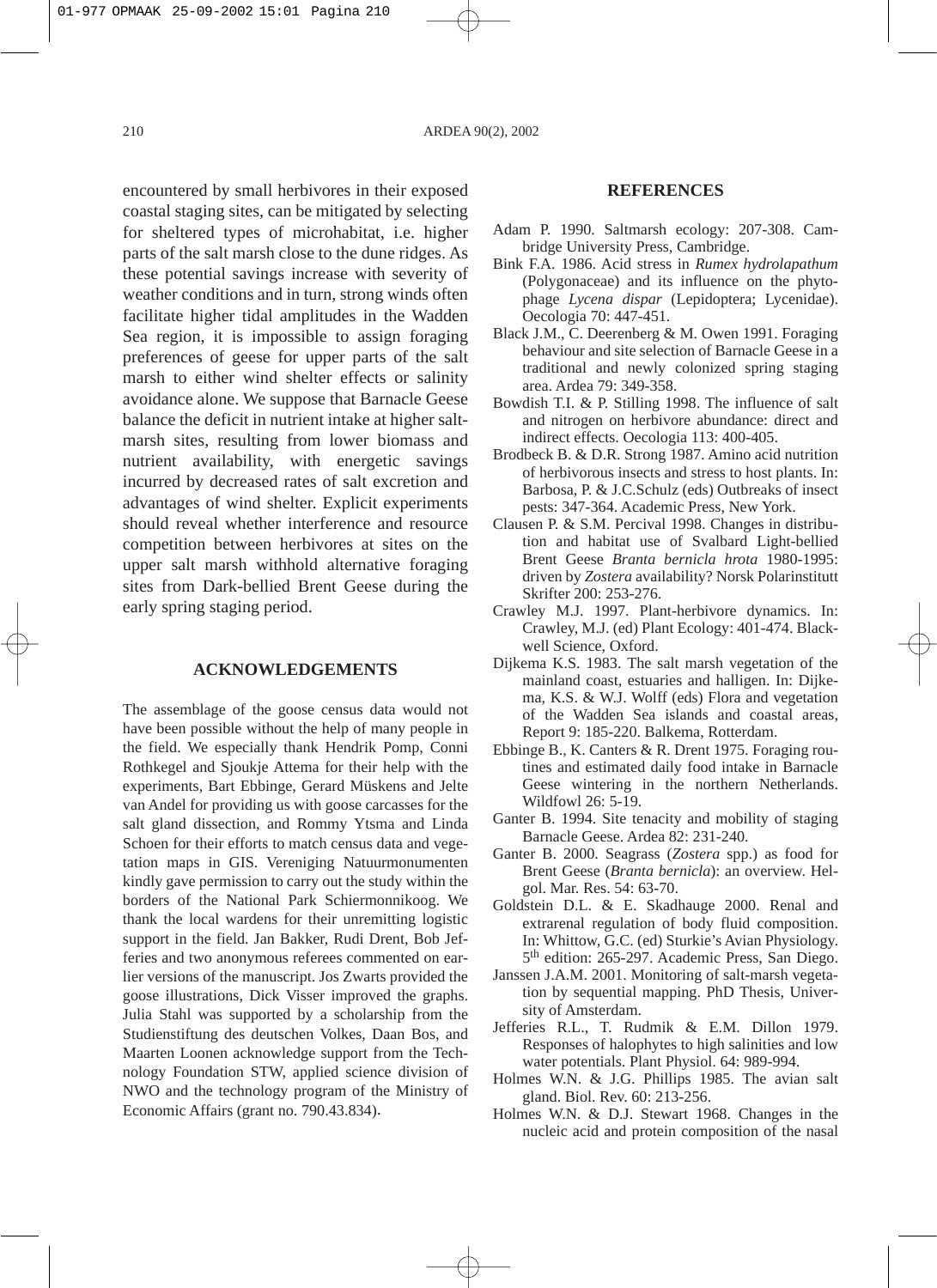glands from the duck (*Anas platyrhynchos*) during the period of adaptation to hypertonic saline. J. Exp. Biol. 48: 509-519.

- Hughes M.R. 1980. Glomerular filtration rate in saline acclimated ducks, gulls and geese. Comp. Biochem. Physiol.A 65: 211-213.
- Hughes M.R. 1989. Extracellular fluid volume and the initiation of salt gland secretion in ducks and gulls. Can. J. Zool. 67: 194-197.
- King J.R. & D.S. Farner 1961. Energy metabolism, thermoregulation and body temperature. In: A. J. Marshall (ed.) Biology and comparative physiology of birds. Chapter 9. Academic Press, London.
- Madsen J., G. Cracknell & A.D. Fox 1999. Goose populations of the Western Palearctic. Wetlands International Publ. no. 48, Wetlands International, Wageningen, The Netherlands.
- Nehls G. 1996. Low costs of salt turnover in Common Eiders *Somateria mollissima*. Ardea 84: 23-30.
- Olff H., J. de Leeuw, J.P. Bakker, R.J. Platerink, H.J. van Wijnen, & W. de Munck 1997. Vegetation succession and herbivory in a salt marsh: changes induced by sea level rise and silt deposition along an elevational gradient. J. Ecol. 85: 799-814.
- Oost A.P. & P.L. De Boer 1994. Sedimentology and development of barrier islands, ebb-tidal deltas, inlets and backbarrier area of the Dutch Wadden Sea. Senckenbergiana maritima 24:65-115.
- Peaker M.J. & J.L. Linzell 1975. Salt glands in birds and reptiles. Cambridge University Press, Cambridge.
- Percival S.M. & P.R. Evans 1997. Brent Geese *Branta bernicla* and *Zostera*: factors affecting the exploitation of a seasonally declining food resource. Ibis 139: 121-128.
- Piersma T. & R.E. Gill, Jr.1998. Guts don't fly: small digestive organs in obese Bar-tailed Godwits. Auk 115: 196-203.
- Piersma T., M.W. Dietz, A. Dekinga, S. Nebel, J. van Gils, P.F. Battley, & B. Spaans 1999. Reversible size-changes in stomachs of shorebirds: when, to what extent, and why? Acta Ornithol. 34: 175-181.
- Prins H.H.T. & R.C. Ydenberg 1985. Vegetation growth and a seasonal habitat shift of the Barnacle Goose (*Branta leucopsis*). Oecologia 66: 122-125.
- Prop J. 1991. Food exploitation patterns by Brent Geese *Branta bernicla* during spring staging. Ardea 79: 331-341.
- Prop J. & C. Deerenberg 1991. Spring staging in Brent Geese *Branta bernicla*: feeding constraints and the impact of diet on the accumulation of body reserves. Oecologia 87: 19-28.
- Rozema J., Y. Van Manen, H.F. Vugts, & A. Leusink 1983. Airborne and soilborne salinity and the distribution of coastal and inland species of the genus *Elytrigia*. Acta Bot. Neerl. 32: 447-456.
- Schmidt-Nielsen K., C.B. Jorgensen & H. Osaki 1958. Extrarenal salt excretion in birds. Am. J. Physiol. 193: 101-107.
- Schoener T. 1993. On the relative importance of direct versus indirect effects in ecological communities. In: Kawanabe, H., J.E. Cohen & K. Wasaki (eds) Mutualism and community organization: behavioural, theoretical and food web approaches: 365- 411. Oxford University Press, Oxford.
- Stahl J., C. Rothkegel & R.H. Drent 2001. Staging Barnacle and Brent Geese and resident Brown Hares: crossing the boundary of facilitation and resource competition. In: J. Stahl, Limits to the co-occurrence of avian herbivores. How geese share scarce resources: 171-210. PhD Thesis, University of Groningen.
- Summers R.W. & M.M. Smith 1990. An age-related difference in the size of the nasal glands of Brent Geese *Branta bernicla*. Wildfowl 41: 35-37.
- van de Koppel J., J. Huisman, R. van der Wal & H. Olff 1996. Patterns of herbivory along a productivity gradient: an empirical and theoretical investigation. Ecology 77: 736-745.
- van der Graaf A.J., J. Stahl, D. Bos & R.H. Drent 2001. Influence of wind exposure and temperature on energy expenditure and site choice in Brent and Barnacle Geese. In: J. Stahl, Limits to the cooccurrence of avian herbivores. How geese share scarce resources: 121-152. PhD Thesis, University of Groningen.
- van der Jeugd H., M. Olthoff & J. Stahl 2001. Breeding range translates into staging site choice: Baltic and Arctic Barnacle Geese *Branta leucopsis* use different habitats at a Dutch Wadden Sea Island. Ardea 89: 253-265.
- van der Meijden R. 1990. Flora van Nederland. 21<sup>st</sup> ed., Wolters Noordhoff, Groningen.
- van der Wal R., P. Kunst & R. Drent 1998. Interactions between hare and Brent Goose in a salt marsh system: evidence for food competition? Oecologia 117:227-234.
- van der Wal R., S. van Lieshout, D. Bos, R.H. Drent 2000a. Are spring staging Brent Geese evicted by vegetation succession? Ecography 23:60-69.
- van der Wal R., H. van Wijnen, S. van Wieren, O. Beucher & D. Bos 2000b. On facilitation between herbivores: how Brent Geese profit from Brown Hares. Ecology 81: 969-980.
- Ydenberg R.C. & H.H.T. Prins 1981. Spring grazing and the manipulation of food quality by Barnacle Geese. J. Appl. Ecol. 18: 443-453.
- Ydenberg R.C., H.H.T. Prins & J. van Dijk 1983. Postroost gatherings of wintering Barnacle Geese: information centres? Ardea 73: 125-132.
- Zonneveld I.S., H. van Gils & D.C.P. Thalen 1979.